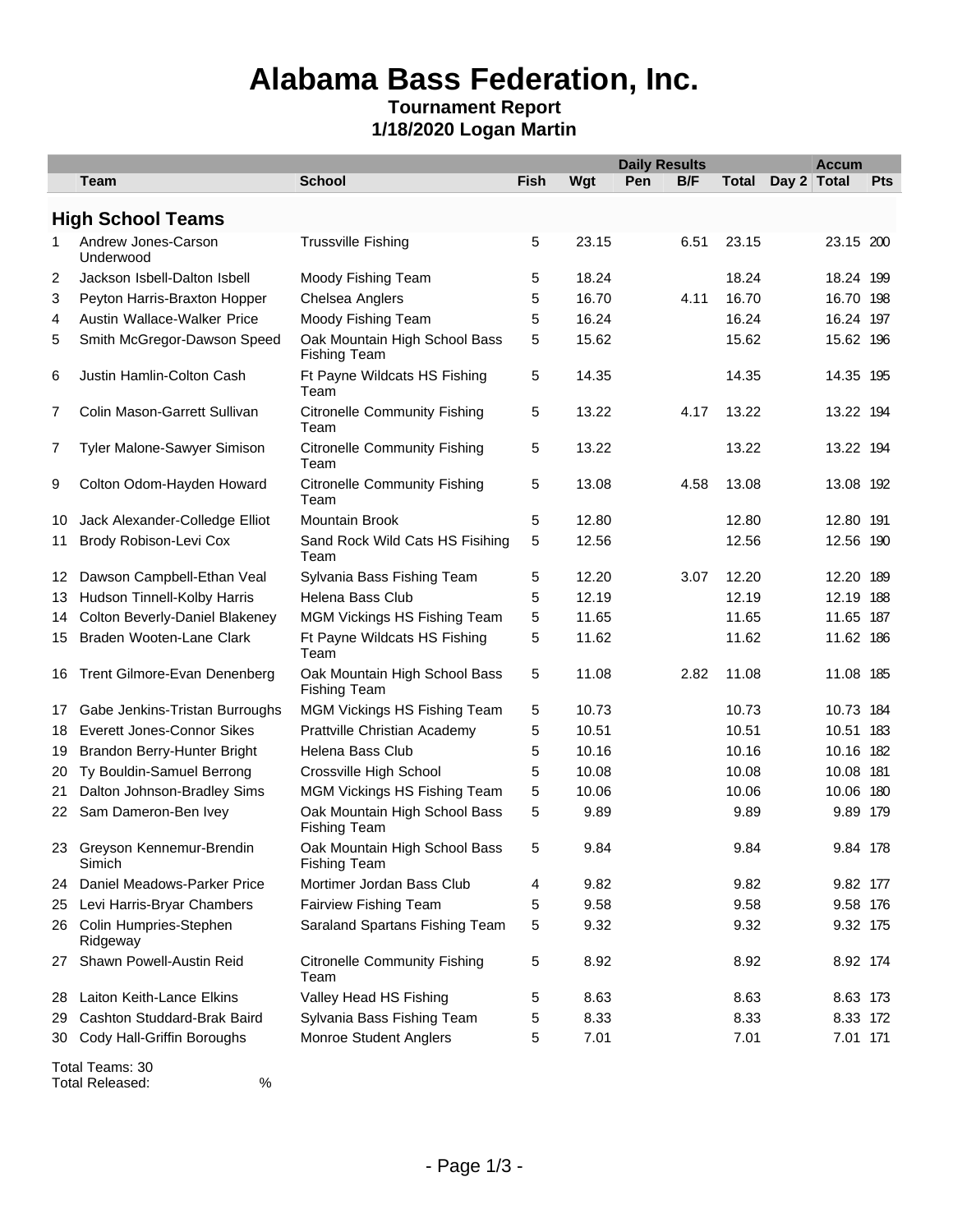# **Alabama Bass Federation, Inc.**

#### **Tournament Report 1/18/2020 Logan Martin**

|    |                                     |                                 | <b>Daily Results</b> |      |            |      | <b>Accum</b> |             |          |               |
|----|-------------------------------------|---------------------------------|----------------------|------|------------|------|--------------|-------------|----------|---------------|
|    | Team                                | <b>School</b>                   | <b>Fish</b>          | Wgt  | <b>Pen</b> | B/F  | Total        | Day 2 Total |          | <b>Pts</b>    |
| 31 | Benjamin Graves-Landon Shotts       | <b>Trussville Fishing</b>       | 4                    | 6.98 |            |      | 6.98         |             | 6.98     | 170           |
|    | 32 Camden Rogers-Kyle Jarvis        | MGM Vickings HS Fishing Team    | 5                    | 6.64 |            | 1.99 | 6.64         |             | 6.64 169 |               |
|    | 33 Alex Perry-Observer              | Helena Bass Club                | 5                    | 6.57 |            |      | 6.57         |             | 6.57 168 |               |
|    | 34 Phillip Berryhill-Conner Taylor  | MGM Vickings HS Fishing Team    | 4                    | 5.00 |            |      | 5.00         |             | 5.00 167 |               |
| 35 | Nicholas Foster-Aiden Smith         | <b>Spring Valley Anglers</b>    | 3                    | 4.99 |            |      | 4.99         |             | 4.99 166 |               |
| 36 | Evan Haney-Riley Johnson            | Sylvania Bass Fishing Team      | 3                    | 4.69 |            |      | 4.69         |             | 4.69 165 |               |
| 37 | Drew Shankles-Reece Knight          | Albertville High School Fishing | 3                    | 4.67 |            |      | 4.67         |             | 4.67     | 164           |
| 38 | Matt Antkowiak-Coltyn Smith         | <b>Trussville Fishing</b>       | 4                    | 4.15 |            |      | 4.15         |             | 4.15     | 163           |
| 39 | <b>Hunter Baldwin-Brett Battles</b> | Albertville High School Fishing |                      | 1.55 |            | 1.55 | 1.55         |             | 1.55 162 |               |
|    | 40 Gabriel Cruz-Hunter Hannefield   | Albertville High School Fishing |                      | .00  |            |      | .00          |             |          | $.00\quad50$  |
|    | 40 Hunter Hill-Josey Sargent        | Sylvania Bass Fishing Team      |                      | .00  |            |      | .00          |             |          | $.00\quad50$  |
| 40 | Peter Elie-Victor Dillon            | <b>Spring Valley Anglers</b>    |                      | .00  |            |      | .00          |             |          | $.00\quad50$  |
| 40 | Sam Kinght-Nathan Smith             | Cornerstone Fishing Team        |                      | .00  |            |      | .00          |             |          | $.00\quad 50$ |
|    |                                     |                                 |                      |      |            |      |              |             |          |               |

Total Teams: 43 Total Released: %